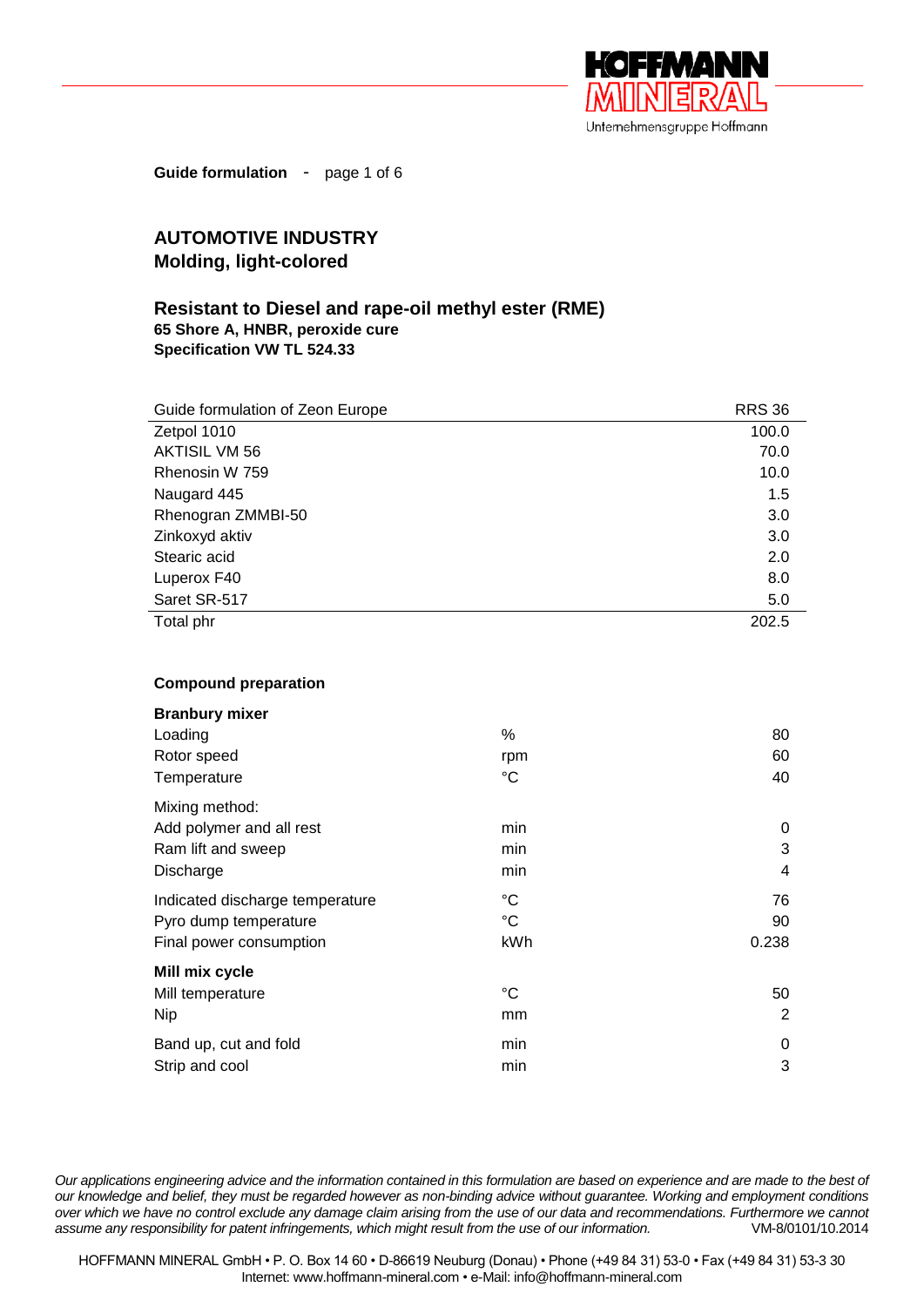

**Guide formulation** - page 2 of 6

|                                    |               |                 | <b>RRS 36</b> |                     |
|------------------------------------|---------------|-----------------|---------------|---------------------|
| <b>Mooney Viscosity</b>            |               |                 |               |                     |
| ML (1+4) 100°C                     | <b>MU</b>     |                 | 59            |                     |
| <b>Monsanto MDR</b>                |               | 180°C           | 190°C         |                     |
| Test time                          | min           | 12 <sup>2</sup> | 6             |                     |
| ML, minimum                        | dNm           | 0.88            | 0.85          |                     |
| MH, maximum                        | dNm           | 17.14           | 16.11         |                     |
| $MH - ML$                          | dNm           | 16.26           | 15.26         |                     |
| ts <sub>2</sub>                    | min           | 0.83            | 0.62          |                     |
| $tc_{50}$                          | min           | 1.74            | 1.04          |                     |
| $tc_{80}$                          | min           | $\overline{a}$  | 1.62          |                     |
| $tc_{90}$                          | min           | 4.15            | 2.05          |                     |
| <b>Physical properties</b>         |               |                 |               | <b>VW TL 524.33</b> |
| Hardness (3 piled sheets)          | Shore A       |                 | 66            | $65 \pm 5$          |
| Tensile strength                   | <b>MPa</b>    |                 | 19.6          | > 10                |
| Modulus 100 %                      | <b>MPa</b>    |                 | 3.4           |                     |
| Modulus 200 %                      | MPa           |                 | 6.8           |                     |
| Modulus 300 %                      | MPa           |                 | 9.3           |                     |
| Modulus 400 %                      | MPa           |                 | 12.1          |                     |
| Modulus 500 %                      | MPa           |                 | 18.4          |                     |
| Elongation at break                | $\%$          |                 | 490           | 250 to 550          |
| <b>Compression set</b>             |               |                 |               |                     |
| 72 h @ 125°C                       | $\%$          |                 | 30.5          | TBA                 |
| 168 h@/ 125°C                      | $\frac{0}{0}$ |                 | 36.0          | <b>TBA</b>          |
| 504 h @ 125°C                      | $\frac{0}{0}$ |                 | 54.5          | <b>TBA</b>          |
| according to VW specification      | $\%$          |                 | 73.5          | <b>TBA</b>          |
| <b>Ozone resistance</b>            |               |                 |               |                     |
| 48 h @ 23°C, 20 % strain, 200 pphm |               |                 | ok            | no cracks           |
| Cold bend test 22 h @ -30°C        |               |                 | ok            | no cracks           |
| Low temperature retraction TR 10   |               |                 | $-20$         |                     |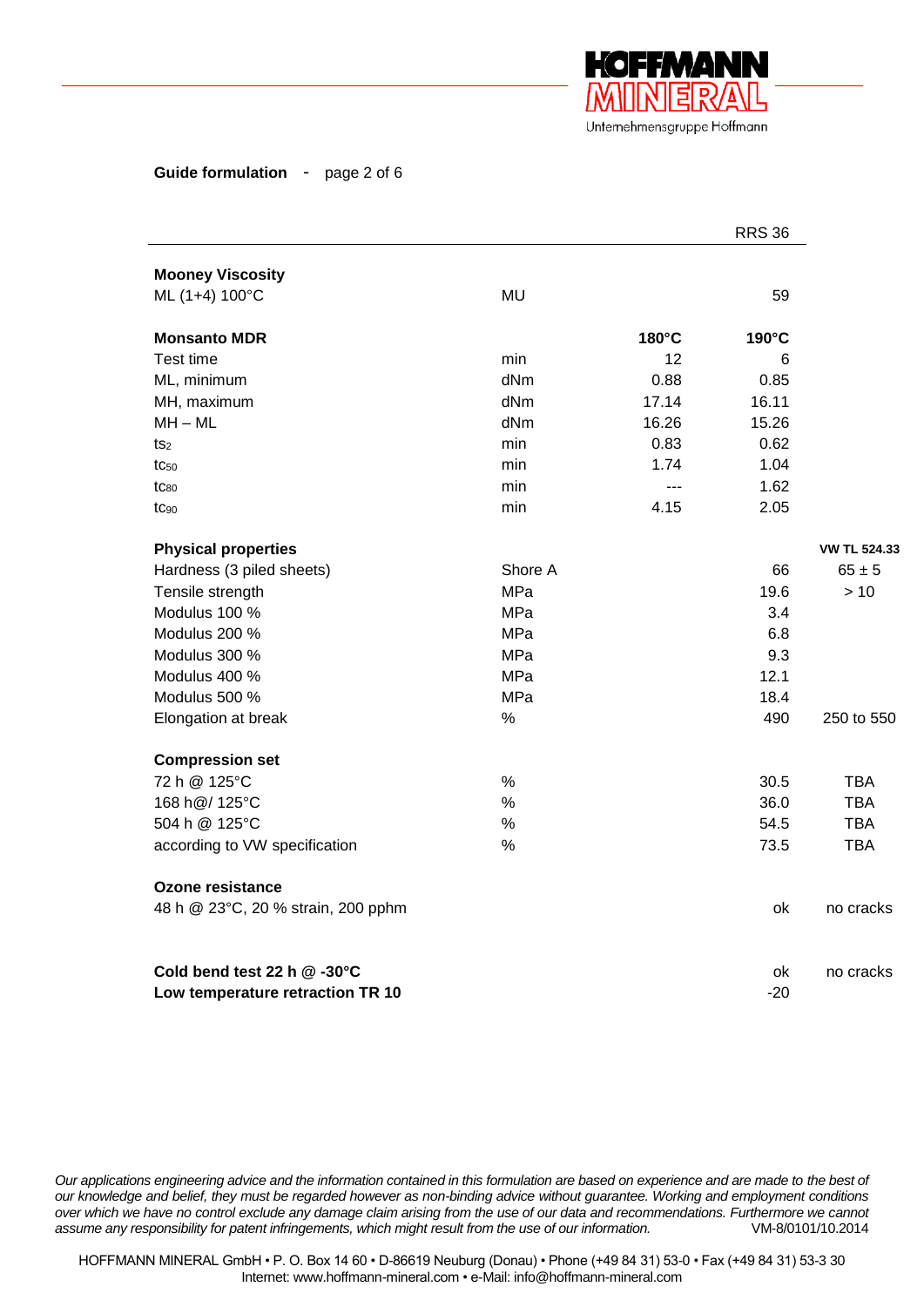

**Guide formulation** - page 3 of 6

|                                  |               |              | <b>RRS 36</b>           |                     |
|----------------------------------|---------------|--------------|-------------------------|---------------------|
|                                  |               |              |                         | <b>VW TL 524.33</b> |
| Air aging (Geer), 94 h @ 125°C   |               |              |                         |                     |
| Hardness (3 piled sheets)        | Shore A       |              | 71                      |                     |
| Tensile strength                 | MPa           |              | 20.5                    | >10                 |
| Modulus 100 %                    | MPa           |              | 4.7                     |                     |
| Elongation at break              | $\%$          |              | 460                     | > 250               |
| $\Delta$ Hardness                | Shore A       |              | $+5$                    | $0$ to $+8$         |
| $\Delta$ Tensile strength        | $\%$          |              | $+4.6$                  |                     |
| $\triangle$ Modulus 100 %        | $\frac{0}{0}$ |              | $+38.2$                 |                     |
| $\triangle$ Elongation at break  | %, rel.       |              | $-6.1$                  |                     |
| Immersion in Diesel, 94 h @ 23°C |               | after stress | re-dried<br>22 h @ 80°C |                     |
| Hardness (3 piled sheets)        | Shore A       | 65           | 66                      |                     |
| Tensile strength                 | MPa           | 20.9         | 20.2                    | >10                 |
| Modulus 100 %                    | MPa           | 3.3          | 3.6                     |                     |
| Elongation at break              | $\%$          | 510          | 500                     | > 250               |
| $\Delta$ Hardness                | Shore A       | $-1$         | 0                       | $-6$ to $+2$        |
| $\Delta$ Tensile strength        | $\%$          | $+6.6$       | $+3.1$                  |                     |
| $\triangle$ Modulus 100 %        | $\%$          | $-2.9$       | $+5.9$                  |                     |
| $\triangle$ Elongation at break  | %, rel.       | $+4.1$       | $+2.0$                  |                     |
| $\Delta$ Volume                  | $\%$          | $+2.3$       | $-0.3$                  |                     |
| $\Delta$ Weight                  | $\%$          | $+1.5$       | $\overline{a}$          | $0$ to $+5$         |
| $\Delta$ Weight                  | %             | ---          | $-0.4$                  | $-2$ to 0           |
| Immersion in RME, 94 h @ 23°C    |               | after stress | re-dried<br>22 h @ 80°C |                     |
| Hardness (3 piled sheets)        | Shore A       | 62           | 65                      |                     |
| Tensile strength                 | MPa           | 20.4         | 19.1                    | > 10                |
| Modulus 100 %                    | <b>MPa</b>    | 3.0          | 3.0                     |                     |
| Elongation at break              | $\%$          | 520          | 500                     | > 250               |
| $\wedge$ Hardness                | Shore A       | -4           | $-1$                    | $-6$ to $+2$        |
| $\Delta$ Tensile strength        | $\%$          | $+4.1$       | $-2.6$                  |                     |
| $\triangle$ Modulus 100 %        | $\%$          | $-11.8$      | $-11.8$                 |                     |
| $\triangle$ Elongation at break  | %, rel.       | $+6.1$       | $+2.0$                  |                     |
| $\Delta$ Volume                  | $\%$          | $+2.5$       | $+1.3$                  |                     |
| $\Delta$ Weight                  | %             | $+1.4$       | $+0.7$                  | 0 to $+10$          |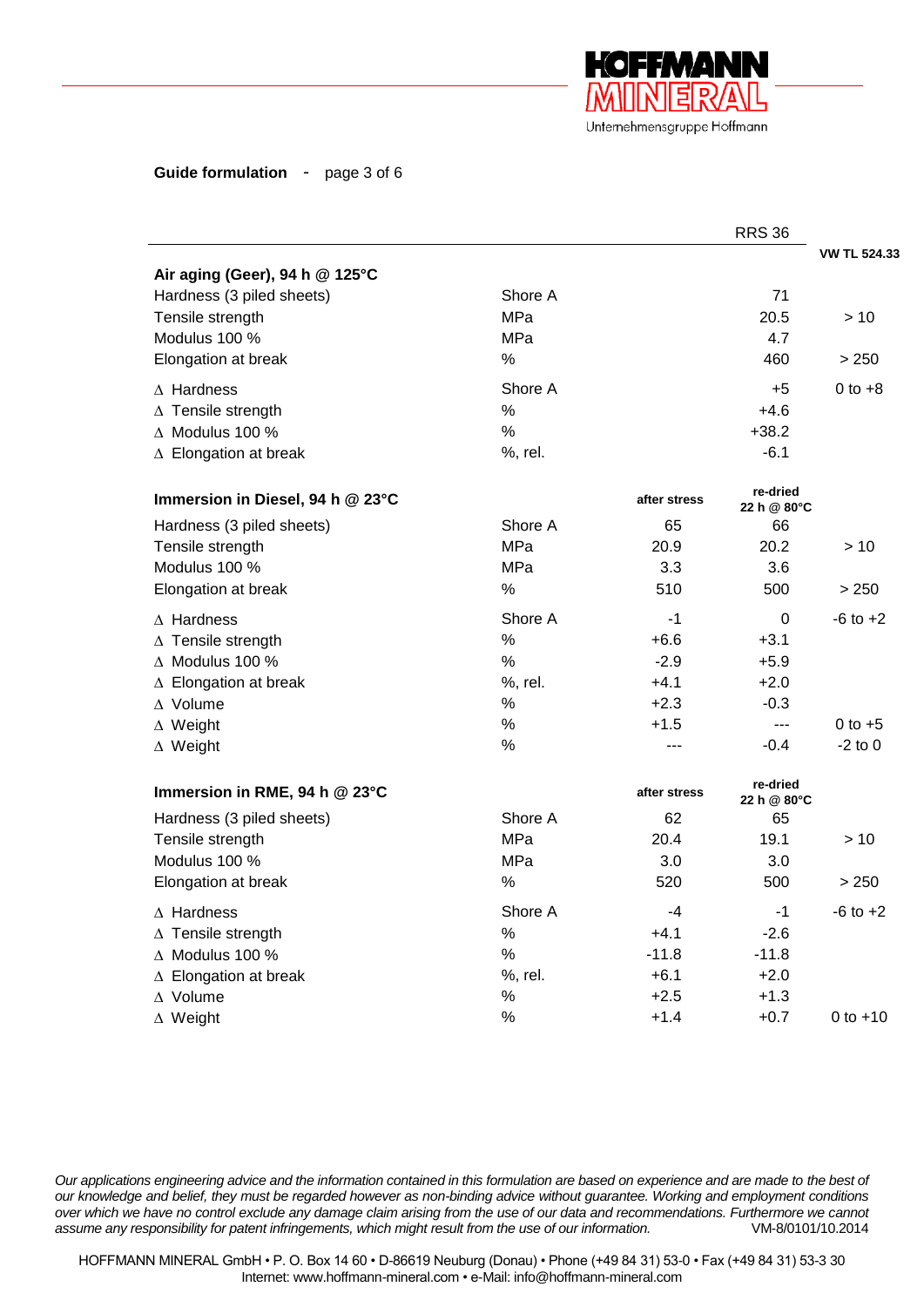

**Guide formulation** - page 4 of 6

|                                  |            |              | <b>RRS 36</b>           |                     |
|----------------------------------|------------|--------------|-------------------------|---------------------|
|                                  |            |              |                         | <b>VW TL 524.33</b> |
| Immersion in Diesel, 94 h @ 80°C |            | after stress | re-dried<br>22 h @ 80°C |                     |
| Hardness (3 piled sheets)        | Shore A    | 59           | 65                      |                     |
| Tensile strength                 | MPa        | 20.0         | 18.5                    | >10                 |
| Modulus 100 %                    | <b>MPa</b> | 3.0          | 3.9                     |                     |
| Elongation at break              | $\%$       | 510          | 470                     | > 250               |
| $\Delta$ Hardness                | Shore A    | $-7$         | $-1$                    | $-12$ to $+2$       |
| $\triangle$ Tensile strength     | %          | $+2.0$       | $-5.6$                  |                     |
| $\triangle$ Modulus 100 %        | $\%$       | $-11.8$      | $+14.7$                 |                     |
| $\triangle$ Elongation at break  | %, rel.    | $+4.1$       | $-4.1$                  |                     |
| $\Delta$ Volume                  | %          | $+8.6$       | $+0.04$                 |                     |
| $\Delta$ Weight                  | %          | $+5.1$       | ---                     | $-2$ to $+8$        |
| $\Delta$ Weight                  | %          |              | $-0.5$                  | $-5$ to $+1$        |
| Immersion in RME, 94 h @ 80°C    |            | after stress | re-dried<br>22 h @ 80°C |                     |
| Hardness (3 piled sheets)        | Shore A    | 58           | 60                      |                     |
| Tensile strength                 | MPa        | 19.2         | 18.2                    | >10                 |
| Modulus 100 %                    | MPa        | 3.1          | 3.0                     |                     |
| Elongation at break              | %          | 480          | 490                     | > 250               |
| $\Delta$ Hardness                | Shore A    | -8           | -6                      | $-12$ to $+2$       |
| $\triangle$ Tensile strength     | %          | $-2.0$       | $-7.1$                  |                     |
| $\triangle$ Modulus 100 %        | %          | $-8.8$       | $-11.8$                 |                     |
| $\triangle$ Elongation at break  | %, rel.    | $-2.0$       | 0                       |                     |
| $\Delta$ Volume                  | %          | $+8.5$       | $+6.1$                  |                     |
| $\Delta$ Weight                  | %          | $+5.1$       | $+3.5$                  | 0 to $+15$          |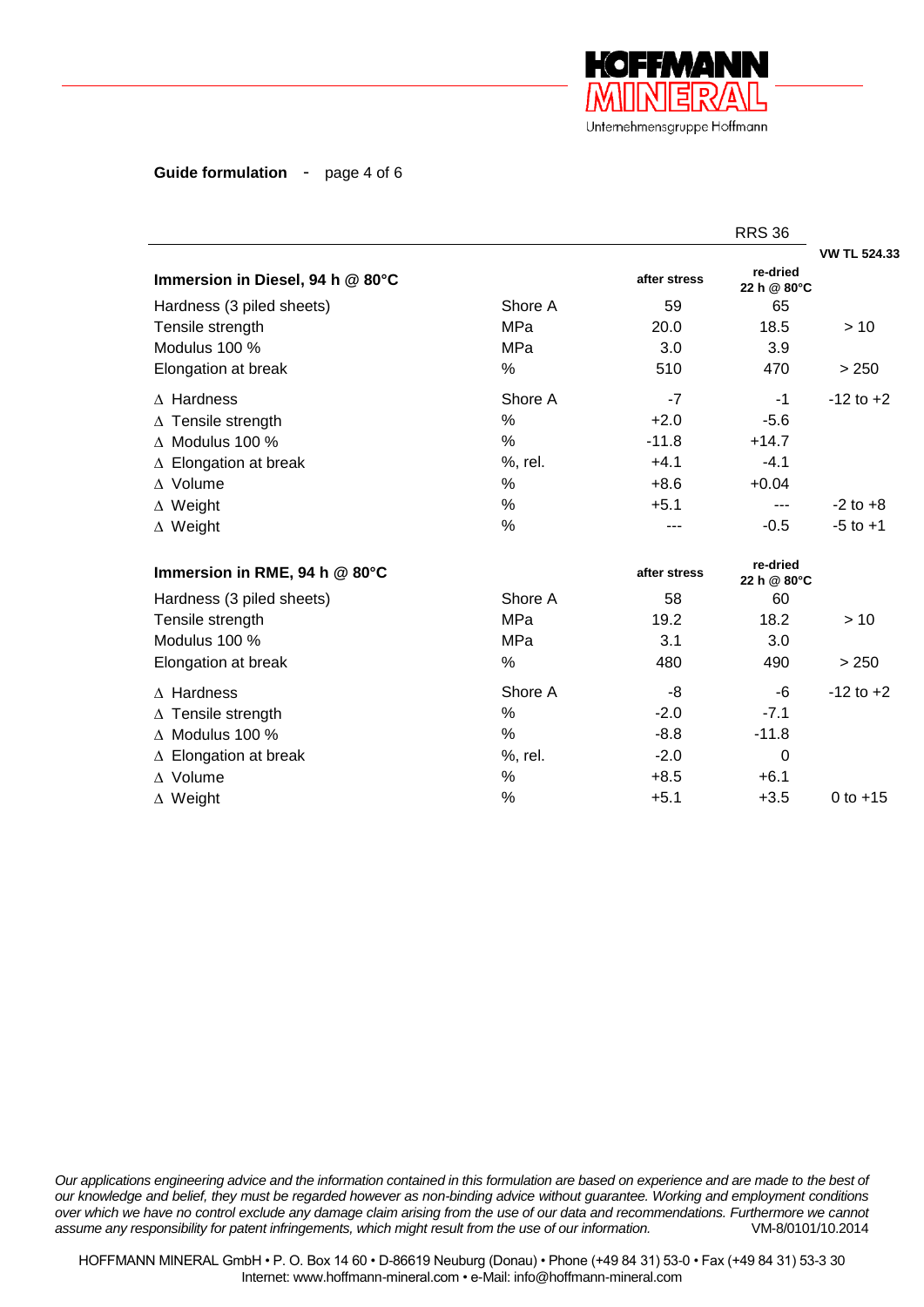

**Guide formulation** - page 5 of 6

|                                   |         |              | <b>RRS 36</b>           |                     |
|-----------------------------------|---------|--------------|-------------------------|---------------------|
|                                   |         |              |                         | <b>VW TL 524.33</b> |
| Immersion in Diesel, 504 h @ 80°C |         | after stress | re-dried<br>22 h @ 80°C |                     |
| Hardness (3 piled sheets)         | Shore A | 61           | 66                      |                     |
| Tensile strength                  | MPa     | 20.0         | 17.3                    | > 7                 |
| Modulus 100 %                     | MPa     | 3.3          | 4.3                     |                     |
| Elongation at break               | $\%$    | 500          | 470                     | >150                |
| $\wedge$ Hardness                 | Shore A | -5           | $\Omega$                | $-17/-15$ to $+2$   |
| $\triangle$ Tensile strength      | %       | $+2.0$       | $-11.7$                 |                     |
| $\triangle$ Modulus 100 %         | $\%$    | $-2.9$       | $+26.5$                 |                     |
| $\triangle$ Elongation at break   | %, rel. | $+2.0$       | $-4.1$                  |                     |
| $\Delta$ Volume                   | %       | $+7.6$       | $-0.9$                  |                     |
| $\Delta$ Weight                   | $\%$    | $+4.5$       | $---$                   | $-3$ to $+15$       |
| $\Delta$ Weight                   | %       | ---          | $-1.2$                  | $-10$ to $+1$       |
| Immersion in RME, 504 h @ 80°C    |         | after stress | re-dried<br>22 h @ 80°C |                     |
| Hardness (3 piled sheets)         | Shore A | 60           | 61                      |                     |
| Tensile strength                  | MPa     | 18.8         | 17.3                    | > 7                 |
| Modulus 100 %                     | MPa     | 3.3          | 3.4                     |                     |
| Elongation at break               | %       | 450          | 450                     | >150                |
| $\wedge$ Hardness                 | Shore A | -6           | -5                      | $-17/-15$ to $+2$   |
| $\triangle$ Tensile strength      | %       | $-4.1$       | $-11.7$                 |                     |
| $\land$ Modulus 100 %             | %       | $-2.9$       | $\Omega$                |                     |
| $\triangle$ Elongation at break   | %, rel. | $-8.2$       | $-8.2$                  |                     |
| $\Delta$ Volume                   | $\%$    | $+10.2$      | $+7.3$                  |                     |
| $\Delta$ Weight                   | %       | $+6.4$       | $+4.6$                  | 0 to $+35$          |